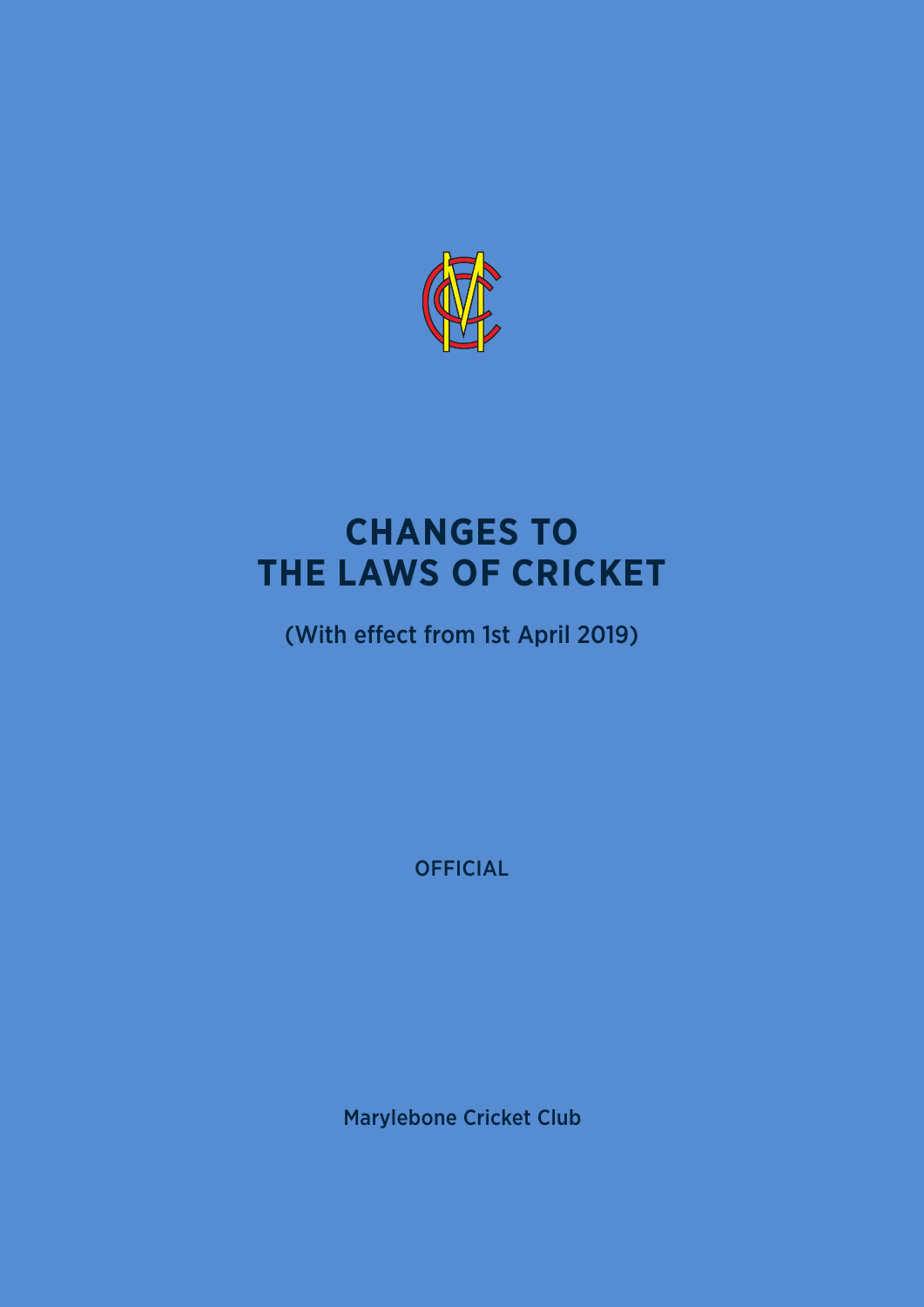# Changes to the Laws of Cricket – with effect from 1 April 2019

In 2017, MCC published a new Code of Laws, which incorporated the most wideranging and ambitious alterations to the Laws of Cricket for almost two decades. The Code has been well-received, and had a positive impact on cricket the world over. However, over the last two years, some issues have emerged, and so MCC has produced a second edition, which will come into force on 1st April 2019.

The majority of these changes are simply minor corrections or clarifications, and will not make a material difference to the vast majority of cricket played around the world. One change removes a whole clause (the previous Law 41.19), but this is simply because, after changes to Law 41.2, the clause was duplication.

However, there are a few significant changes. First, the decision was taken to rework Law 41.7, which relates to full-pitch deliveries over waist height (known colloquially as 'beamers'). MCC listened to significant feedback and has handed more control to umpires to determine whether a delivery is dangerous. Also relevant to that Law, and at the behest of umpires, MCC has for the first time put into the Laws a definition of the waist – something that has long-since been a point of contention, particularly in the recreational game.

There is also a slight change to Law 41.16, which should further confirm the principle, established in the 2017 Code, that it is the non-striker's duty to remain in his/her ground until the bowler has released the ball. The other most notable alterations come in Laws 34 and 37, where the scenarios of hitting the ball twice, and obstructing a catch, after a delivery has been called a No ball, have been addressed.

The other changes (there are 22 in total) are not as significant, but are listed, in order, in this document to give a full run-down of the second edition.

#### Explanation

The Preamble makes no reference to scorers, who are a vital part of the game of Cricket. It does, however, mention coaches and parents, who have no official role.

# **Change**

The word 'umpires' has been changed to 'match officials' in the opening part of the Preamble (it later refers specifically to umpires and the authority of the umpires).

#### New wording

Cricket owes much of its appeal and enjoyment to the fact that it should be played not only according to the Laws, but also within the Spirit of Cricket. The major responsibility for ensuring fair play rests with the captains, but extends to all players, match officials and, especially in junior cricket, teachers, coaches and parents.

# Law 11.2.2

# Explanation

It had been noted that there was a slight error in the cross-references in Law 11. Law 11.2.2 currently makes reference to Laws 11.4, 11.6 and 11.7. It should be 11.3, 11.5 and 11.6.

#### **Change**

This error has been fixed.

# New wording

11.2.2 An interval between innings shall be 10 minutes, commencing from the close of an innings until the call of Play for the start of the next innings. See, however, 11.3, 11.5 and 11.6.

Preamble

– The Spirit of Cricket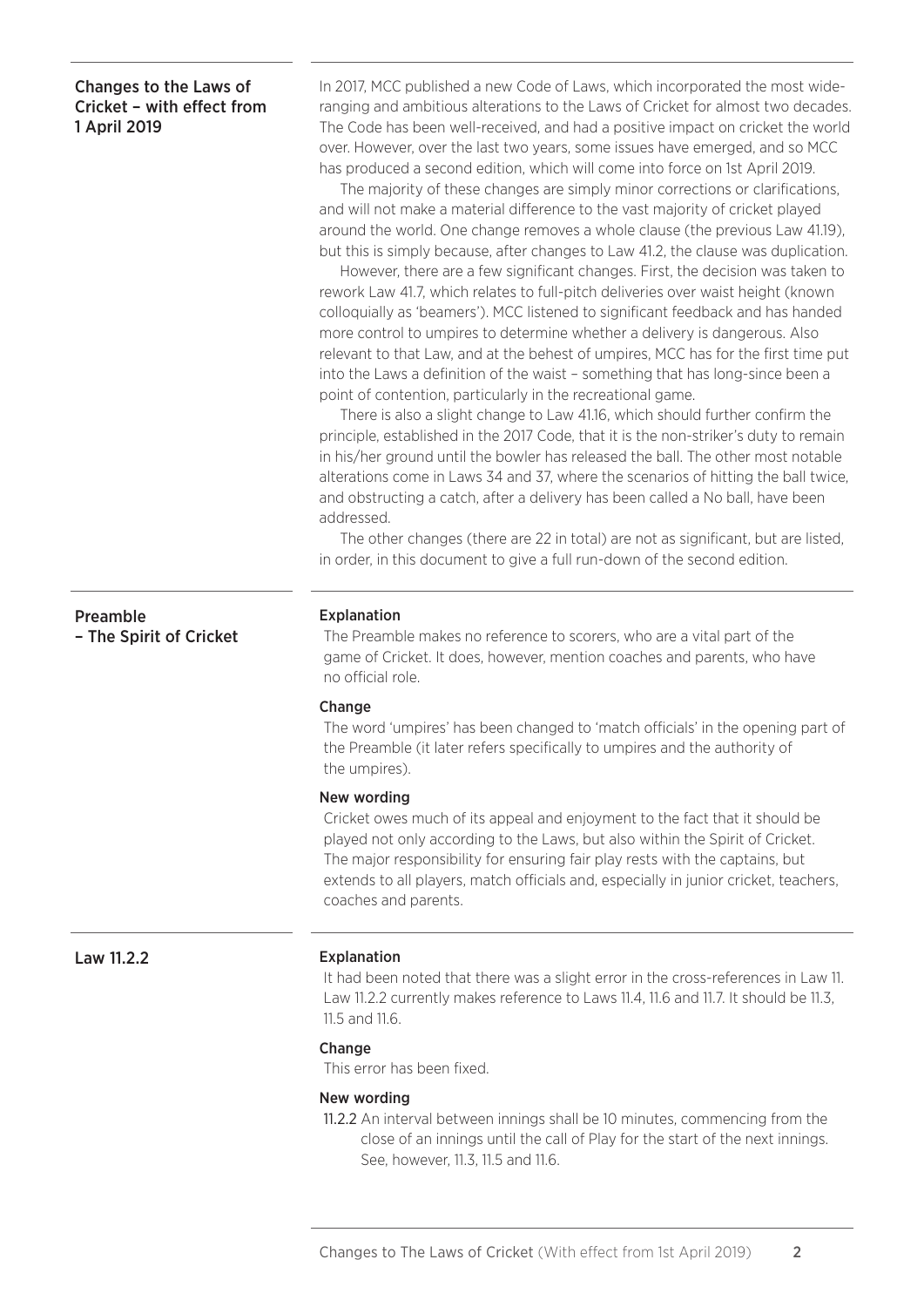# Explanation

Under Law 15.2, a forfeited innings is specifically described as a completed innings. This is also true of a declared innings (importantly for Law 16), but the Law does not currently state it.

#### Change

The sentence 'A declared innings shall be considered to be a completed innings' has been added in Law 15.1.

# New wording

15.1 Time of declaration

The captain of the side batting may declare an innings closed, when the ball is dead, at any time during the innings. A declared innings shall be considered to be a completed innings.

Law 16.3.3

#### Explanation

In the writing of Law 42.1.5, some minor amendments were made to the procedure for adding time on. As this Law had borrowed from Law 16.3.3, it was felt that these amendments should be made in both Laws.

#### **Change**

The reference to Law 11.4 was changed so that it covered the whole of Law 11, while the reference to suspensions in play was also altered to make things clearer.

# New wording

16.3.3 if action as in 16.3.2 takes place after play has started and does not constitute a refusal to play,

- Playing time shall be counted as lost from the call of Time to the call of Play, excluding intervals (Law 11) and suspensions of play (Law 2.8).
- the time for close of play on that day shall be extended by this length of time.
- **i** if applicable, no overs shall be deducted during the last hour of the match solely on account of this time.

#### Law 16.7 Explanation

Law 16.7 makes reference to a side 'losing all wickets'. This is just one way an innings can be completed, and thus suggests that, if a side has players suspended/retired, they cannot win by Penalty runs.

#### **Change**

The second paragraph of this Law has been changed to mention the side batting last's innings being completed, rather than it losing all wickets.

# New wording

If, without having scored a total of runs in excess of the total scored by the opposing side, the innings of the side batting last has been completed, but as the result of an award of 5 Penalty runs its total of runs is then sufficient to win, the result shall be stated as a win to that side by Penalty runs.

# Law 18.6 **Explanation**

Law 18.6 makes reference to four occasions when an umpire must disallow runs. However, there are actually eight such occasions.

#### Change

All eight are now be included in this Law, and they have been re-ordered to be in Laws order.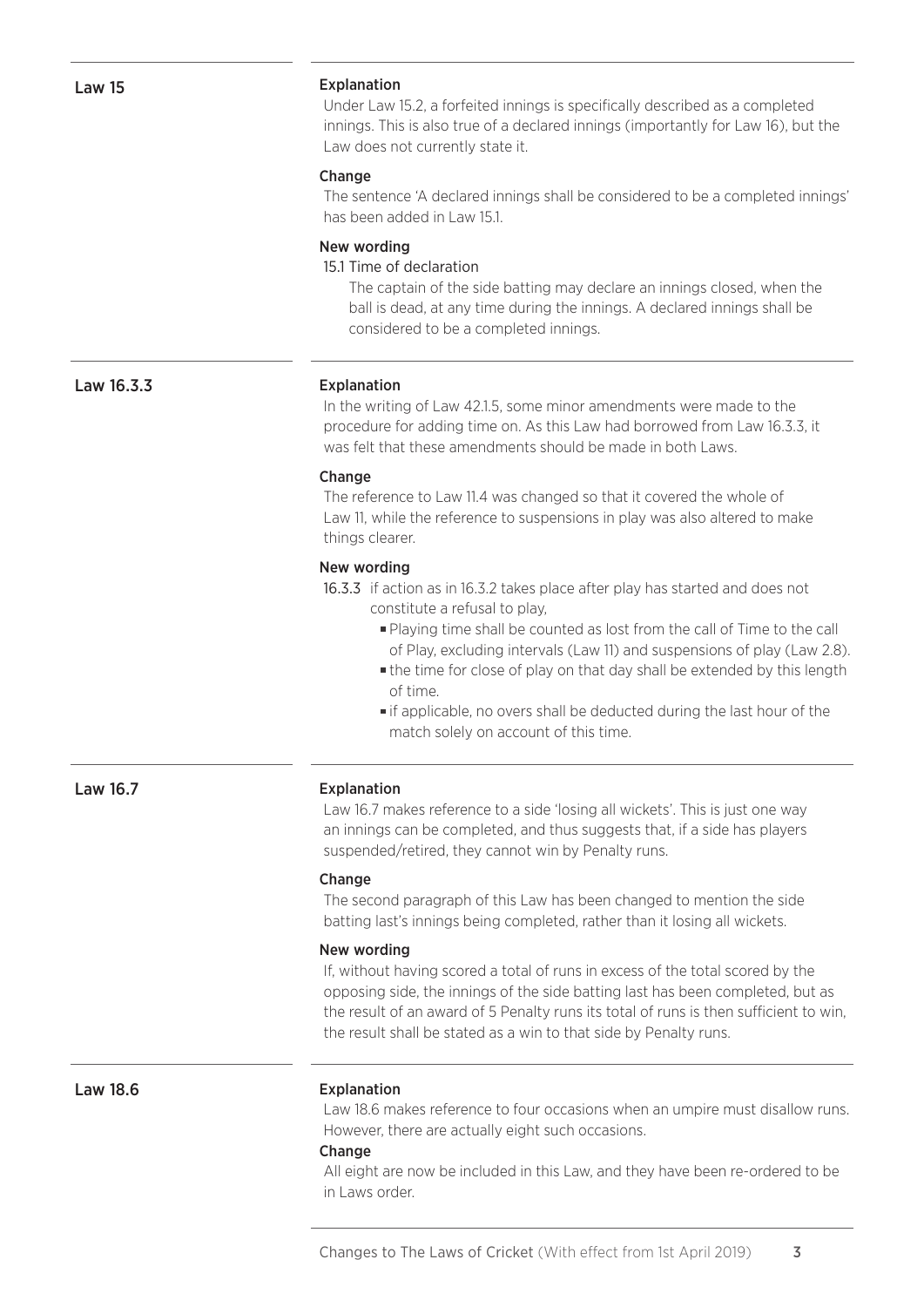#### 18.6 Runs awarded for penalties

Runs shall be awarded for penalties under 18.5, and Laws 21 *(No ball)*, 22 *(Wide ball)*, 24.4 *(Player returning without permission)*, 26.4 *(Penalties for contravention)*, 28.2 *(Fielding the ball)*, 28.3 *(Protective helmets belonging to the fielding side)*, 41 *(Unfair play)* and 42 *(Players' conduct)*. Note, however, the restrictions on the award of Penalty runs in Laws 18.5, 23.3 *(Leg byes not to be awarded)*, 25.6.5 *(Dismissal and conduct of a batsman and his/her runner)*, 25.7 *(Restriction on the striker's runner)*, 28.3 *(Protective helmets belonging to the fielding side)*, 34 *(Hit the ball twice)*, 41.14 *(Batsman damaging the pitch)* and 41.15 *(Striker in protected area)*.

#### Law 21.6 **Explanation**

The change to Law 41.16 (see below), which allows for an accidental run-out of the non-striker by the bowler, required a similar change to Law 21.6

#### Change

The concept of 'attempting' to run out the non-striker has been removed from the Law.

# New wording

#### 21.6 Bowler breaking wicket in delivering ball

If the ball is delivered and if the non-striker is not dismissed under Law 41.16 (Non-striker leaving his/her ground early), either umpire shall call and signal No ball if the bowler breaks the wicket at any time after the ball comes into play and before completion of the stride after the delivery stride. This shall include any clothing or other object that falls from his/her person and breaks the wicket. See Appendix A.12. Laws 20.4.2.8, 20.4.2.9 (Umpire calling and signalling Dead ball) and 21.12 will apply.

#### Law 21.12 Explanation

The 2017 Code stated that if there is an instance of a deliberate attempt to distract under either of Laws 41.4 (Deliberate attempt to distract striker) or 41.5 (Deliberate distraction, deception or obstruction of batsman), a call of No ball should be revoked. It was felt that this was unfair and that the batting side should still get the run for the No ball.

# **Change**

Clause 20.4.2.7 has been removed from the list in Law 21.12.

# New wording

#### 21.12 Revoking a call of No ball

An umpire shall revoke the call of No ball if Dead ball is called under any of Laws 20.4.2.4, 20.4.2.5, 20.4.2.6, 20.4.2.8 or 20.4.2.9 (Umpire calling and signalling Dead ball).

# Law 29.1

### Explanation

Law 29.1.1.6 in its previous form was slightly unclear, as it referred to Law 29.1.1.5 by saying 'in the same manner', when all of the above clauses are about how the wicket is put down.

#### **Change**

A slight amendment has been made to make clear that Law 29.1.1.6 refers back only to Law 29.1.1.5.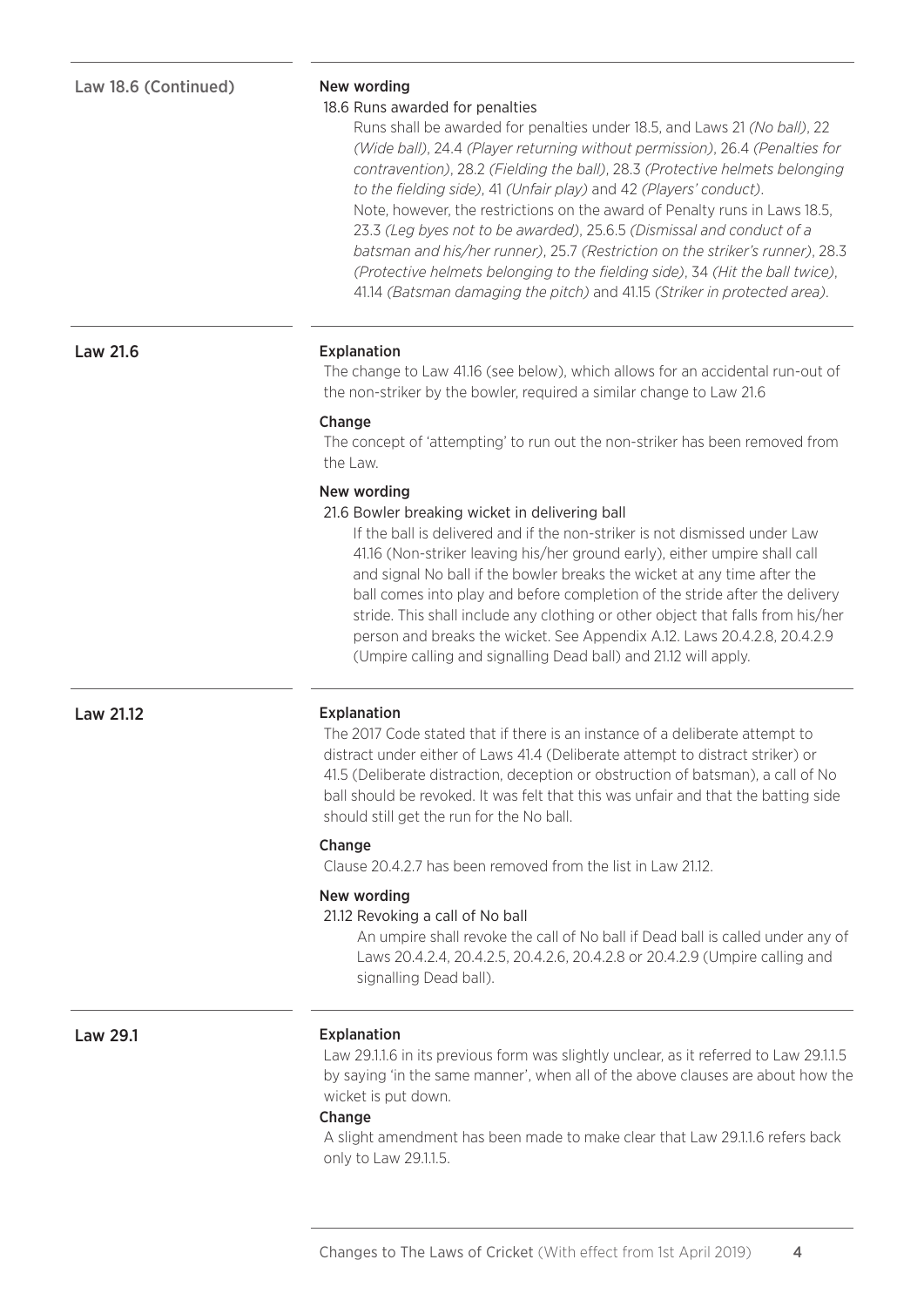| Law 29.1 (Continued) |  |
|----------------------|--|
|----------------------|--|

# New wording

- 29.1.1.5 by a fielder with his/her hand or arm, providing that the ball is held in the hand or hands so used, or in the hand of the arm so used.
- 29.1.1.6 The wicket is also put down if a fielder strikes or pulls a stump out of the ground as in 29.1.1.5.

Law 30.1

#### Explanation

The previous Law contained a duplication of wording, which stemmed from an amendment to this Law in the 2017 changes. The requirement at the end of the current Law, stating "provided that the batsman has continued movement in the same direction" was not felt to be necessary given the requirement to be "running or diving towards his/her ground and beyond".

# **Change**

The final sentence of the Law has been removed.

# New wording

30.1.2 However, a batsman shall not be considered to be out of his/her ground if, in running or diving towards his/her ground and beyond, and having grounded some part of his/her person or bat beyond the popping crease, there is subsequent loss of contact between the ground and any part of his/her person or bat, or between the bat and person.

# Explanation

There was an incorrect cross-reference in Law 33.4, which referred back to Law 18.11 rather than 18.12

### **Change**

This has been fixed.

# New wording

33.4 No runs to be scored

 If the striker is dismissed Caught, runs from that delivery completed by the batsmen before the completion of the catch shall not be scored but any runs for penalties awarded to either side shall stand. Law 18.12 (Batsman returning to wicket he/she has left) shall apply from the instant of the completion of the catch.

Law 33.4

#### Law 34.3 Explanation

A striker is permitted to defend his/her wicket with a lawful second strike. However, if the delivery is a No ball, the striker could not be out bowled and some people had questioned whether such a second strike should be allowed when it is largely irrelevant.

#### Change

As the call of No ball may not have been heard by the striker (or indeed may not even have been made by the umpire), and as the defence may well be instinctive, it was felt that the striker should still be permitted to defend his/her wicket. A sentence has thus been added to the Law.

# New wording

The striker may, solely in order to guard his/her wicket and before the ball has been touched by a fielder, lawfully strike the ball a second or subsequent time with the bat, or with any part of his/her person other than a hand not holding the bat.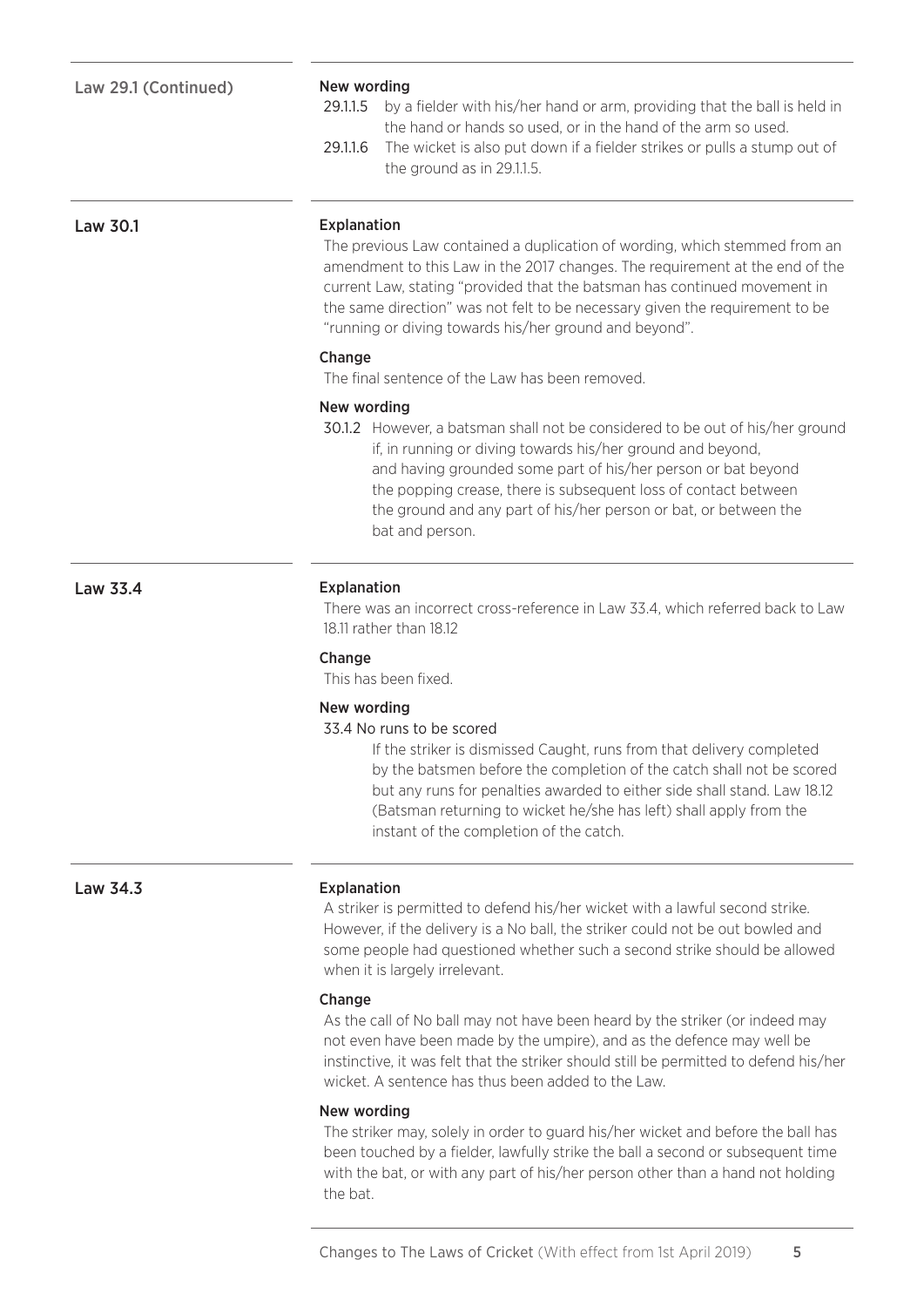Law 34.3 (Continued) The striker may guard his/her wicket even if the delivery is a No ball. However, the striker may not prevent the ball from being caught by striking the ball more than once in defence of his/her wicket. See Law 37.3 (Obstructing a ball from being caught).

# Law 37.3

### Explanation

If a fielder is obstructed from taking a catch by either batsman, it is the striker who is out, regardless of which batsman caused the obstruction. Similar to Law 34.3, the question was raised over a catch obstructed from a No ball when a Caught dismissal would not be possible.

#### Change

As the striker cannot be out Caught off a No ball, it should not be the striker who is necessarily out in this scenario. As in 34.3, where the reaction to defend the wicket was instinctive, whether the batsmen knew it was a No ball is not deemed to be relevant for this Law. The obstruction of a catch off a No ball should thus be treated as a normal case of Obstructing the field, meaning that whoever commits the obstruction will be out. The Law has been rewritten to reflect this.

# New wording

- 37.3 Obstructing a ball from being caught
- 37.3.1 If the delivery is not a No ball, the striker is out Obstructing the field if wilful obstruction or distraction by either batsman prevents the striker being out Caught.
- 37.3.2 37.3.1 shall apply even if an obstruction is caused by the striker in lawfully guarding his/her wicket under the provision of Law 34.3 (Ball lawfully struck more than once).
- 37.3.3 If an obstruction or distraction takes place from a No ball then the batsman who caused the obstruction or distraction will be out Obstructing the field.
- 37.3.4 37.3.3 shall not apply if the striker obstructs while instinctively defending his/her wicket with a lawful second strike.

Law 39.3.1

# Explanation

*Law 39.3.1 previously stated:*

The striker will not be out Stumped if he/she has left his/her ground in order to avoid injury.

The Law did not clarify that such avoidance of injury could only be a defence if it happened after receiving the delivery and not as a result of it. Since only the wicket-keeper can be involved, it will be extremely rare for the ball to come from a direction where the striker might be injured, but it can happen.

# **Change**

This Law should not protect a batsman who has left his/her ground to avoid injury from the original delivery (i.e. has fallen out of his/her ground when ducking to avoid a bouncer). The words 'after having received the delivery' have thus been inserted.

# New wording

The striker will not be out Stumped if, after having received the delivery, he/she has left his/her ground in order to avoid injury.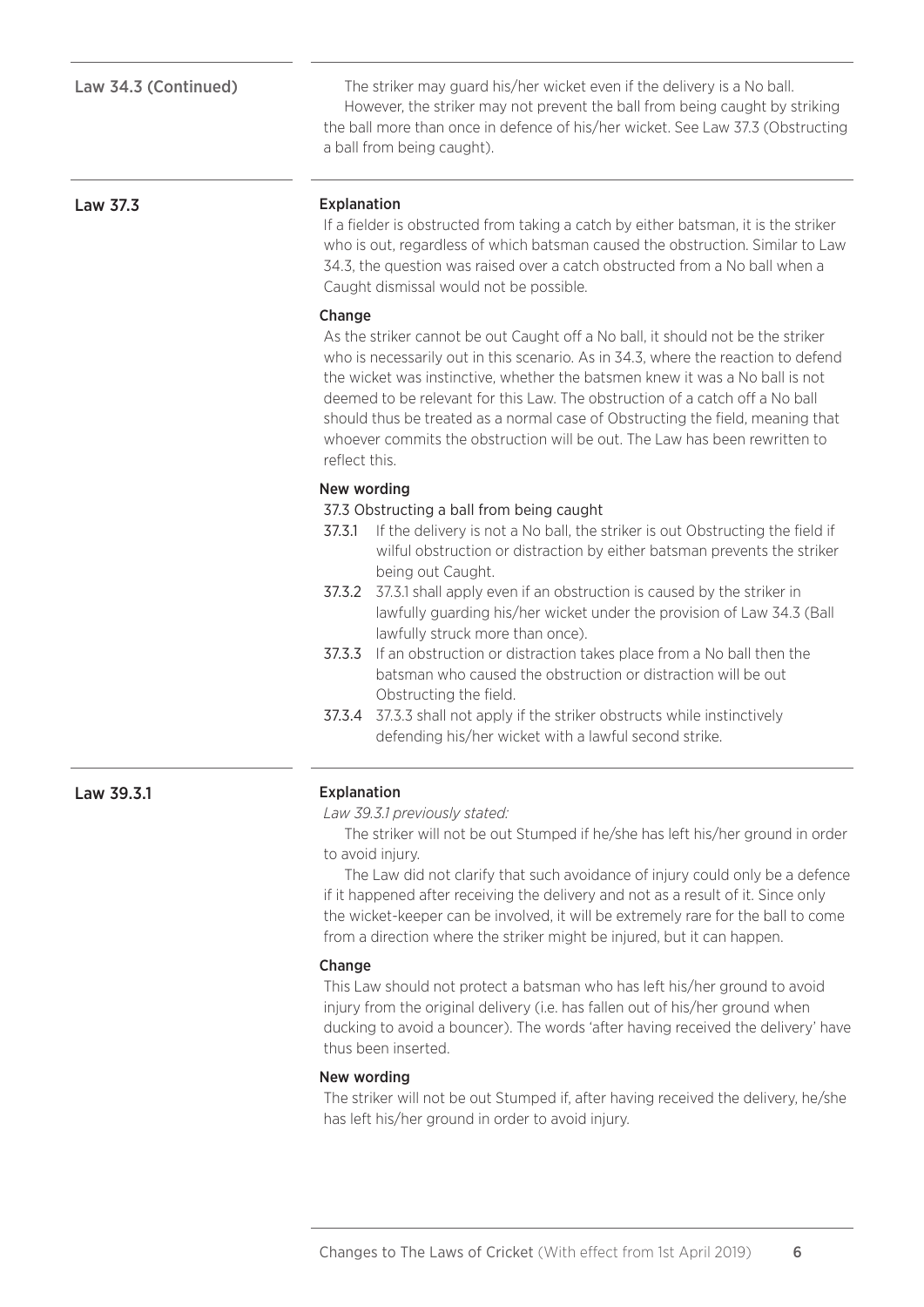#### Explanation

Law 39.3.2 incorrectly included a reference to Law 25.6.5. Law 25.6.5 is not an exception to this Law, it is covered by it, and therefore does not need to be mentioned.

### Change

This has been amended.

# New wording

If the striker is not out Stumped he/she may, except in the circumstances of Law 38.2.2.2 (Batsman not out Run out), be out Run out if the conditions of Law 38.1 (Out Run out) apply.

# Law 41.2/41.19 Explanation

Laws 41.2 and 41.19 were extremely similar – merely slightly different wordings of the same principle. It was decided that Law 41.2 should be re-written to incorporate the whole of 41.19, to avoid this duplication.

# **Change**

Law 41.19 has been removed from the Laws. It was also decided to remove the final sentence of Law 41.2 (stating that umpires should not intervene when the Laws do not direct them to) which was determined to be more umpire guidance than Laws.

# New wording

# 41.2 Unfair actions

- 41.2.1 The umpires shall be the sole judges of fair and unfair play. If an umpire considers that any action by a player, not covered in the Laws, is unfair, he/she shall call and signal Dead ball, if appropriate, as soon as it becomes clear that the call will not disadvantage the non-offending side, and report the matter to the other umpire.
	- 41.2.1.1 If this is a first offence by that side, the bowler's end umpire shall then
		- summon the offending player's captain and issue a first and final warning which shall apply to all members of the team for the remainder of the match.
		- warn the offending player's captain that any further such offence by any member of his/her team shall result in the award of 5 Penalty runs to the opposing team.
	- 41.2.1.2 If this is a second or subsequent offence by that side, the bowler's end umpire shall then
		- summon the offending player's captain and inform him/her that there has been a further such offence.
		- award 5 Penalty runs to the opposing side
	- 41.2.1.3 The umpires together shall report the incident as soon as possible after the match to the Executive of the offending side and to any Governing Body responsible for the match, who shall take such action as is considered appropriate against the captain, any other individuals concerned and, if appropriate, the team.

Law 41.7

#### Explanation

In the first edition of the 2017 Code, Law 41.7 (Bowling of dangerous and unfair non-pitching deliveries) imposed stricter penalties on a bowler who bowls a full toss over the batsman's waist than existed under the previous Code of Laws.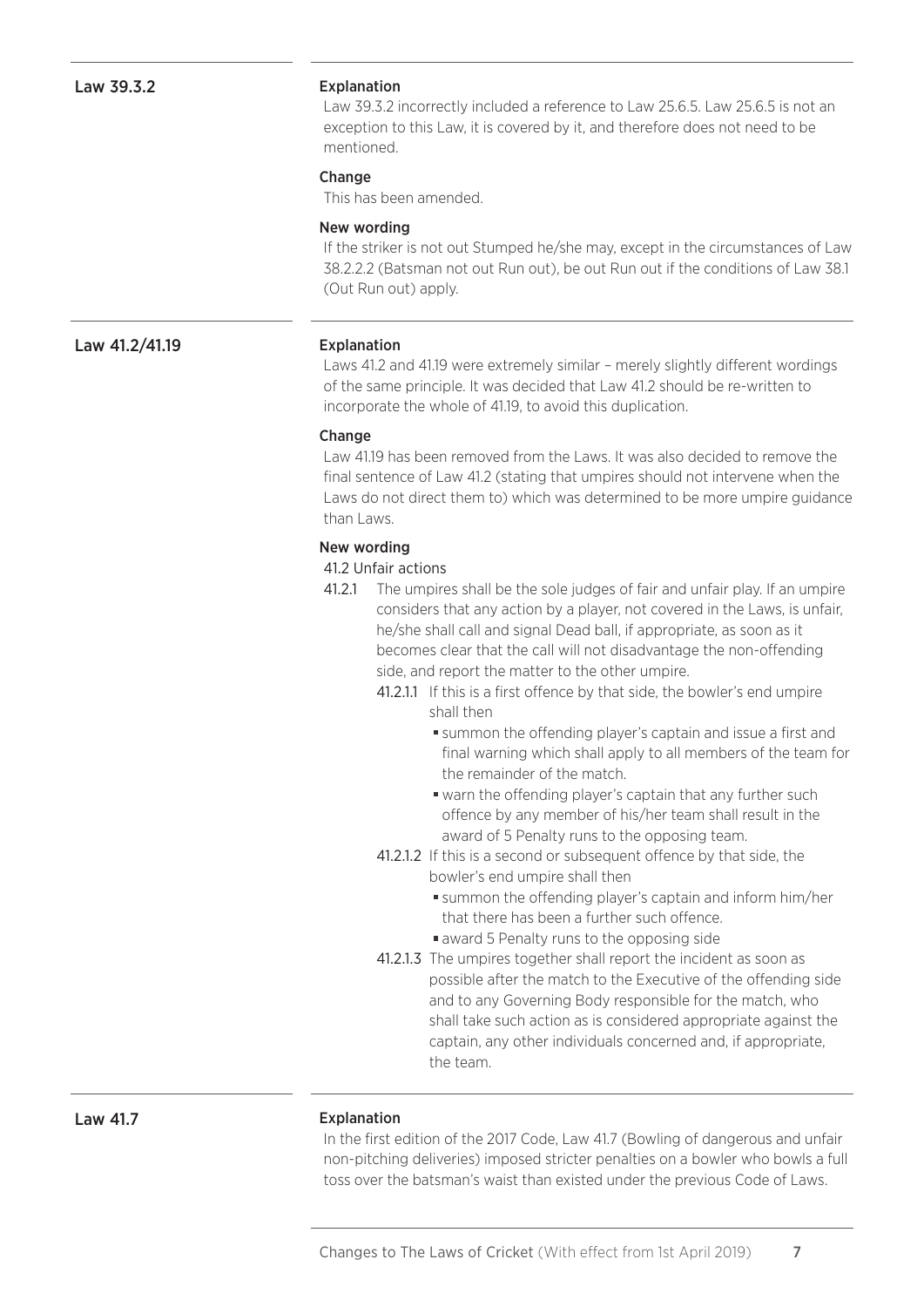# Law 41.7 (Continued)

The tightened areas were as follows:

A ball of any speed over waist high was deemed to be a No ball and dangerous. Under the 2000 Code, slow deliveries could be up to shoulder height.

Two warnings used to be given to the bowler, with a third infringement seeing him/her removed from the attack. In the 2017 Code, only one warning is given, so a bowler will be suspended for 2 full tosses over waist height at any speed.

The feedback from around the world to this change was, almost universally, negative, feeling that it was overly harsh, particularly on younger bowlers. Several Governing Bodies wrote Playing Conditions to work around it, and those matches which did use it reported problems throughout the year.

MCC has listened to that feedback, and changed the Law to what we trust will be a better and fairer Law, while still maintaining the core aim of improving player safety and enjoyment.

# Change

As is already the case with short-pitched bowling, the umpire will now decide whether a full-pitched delivery is dangerous, based on various factors such as the ball's speed, direction, repetition, and the ability of the batsman. There is no longer a 'catch-all', but umpires are required to use their best judgement to determine whether it is dangerous. If it is dangerous, it will lead to a first and final warning. If not, it will still be a No ball, but there will be no warning.

# New wording

- 41.7 Bowling of dangerous and unfair non-pitching deliveries
- 41.7.1 Any delivery, which passes or would have passed, without pitching, above waist height of the striker standing upright at the popping crease, is unfair. Whenever such a delivery is bowled, the umpire shall call and signal No ball.
- 41.7.2 The bowling of a delivery as defined in 41.7.1 is also dangerous if the bowler's end umpire considers that there is a risk of injury to the striker. In making that judgement the umpire shall:
	- disregard any protective equipment worn by the striker
	- be mindful of:
		- **the speed, height and direction of the delivery**
		- **the skill of the striker**
		- the repeated nature of such deliveries.
- 41.7.3 If the umpire considers a non-pitching delivery, or a series of non-pitching deliveries, to be dangerous under 41.7.2, when the ball is dead, the umpire shall repeat the No ball signal to the scorers and then caution the bowler, indicating that this is a first and final warning. The umpire shall also inform the other umpire, the captain of the fielding side and the batsmen of what has occurred. This caution shall apply to that bowler throughout the innings.
- 41.7.4 Should there be any further dangerous such delivery by the same bowler in that innings, the umpire shall
	- call and signal No ball
	- when the ball is dead, direct the captain of the fielding side to suspend the bowler immediately from bowling
	- inform the other umpire for the reason for this action.

 The bowler thus suspended shall not be allowed to bowl again in that innings.

 If applicable, the over shall be completed by another bowler, who shall neither have bowled any part of the previous over, nor be allowed to bowl any part of the next over.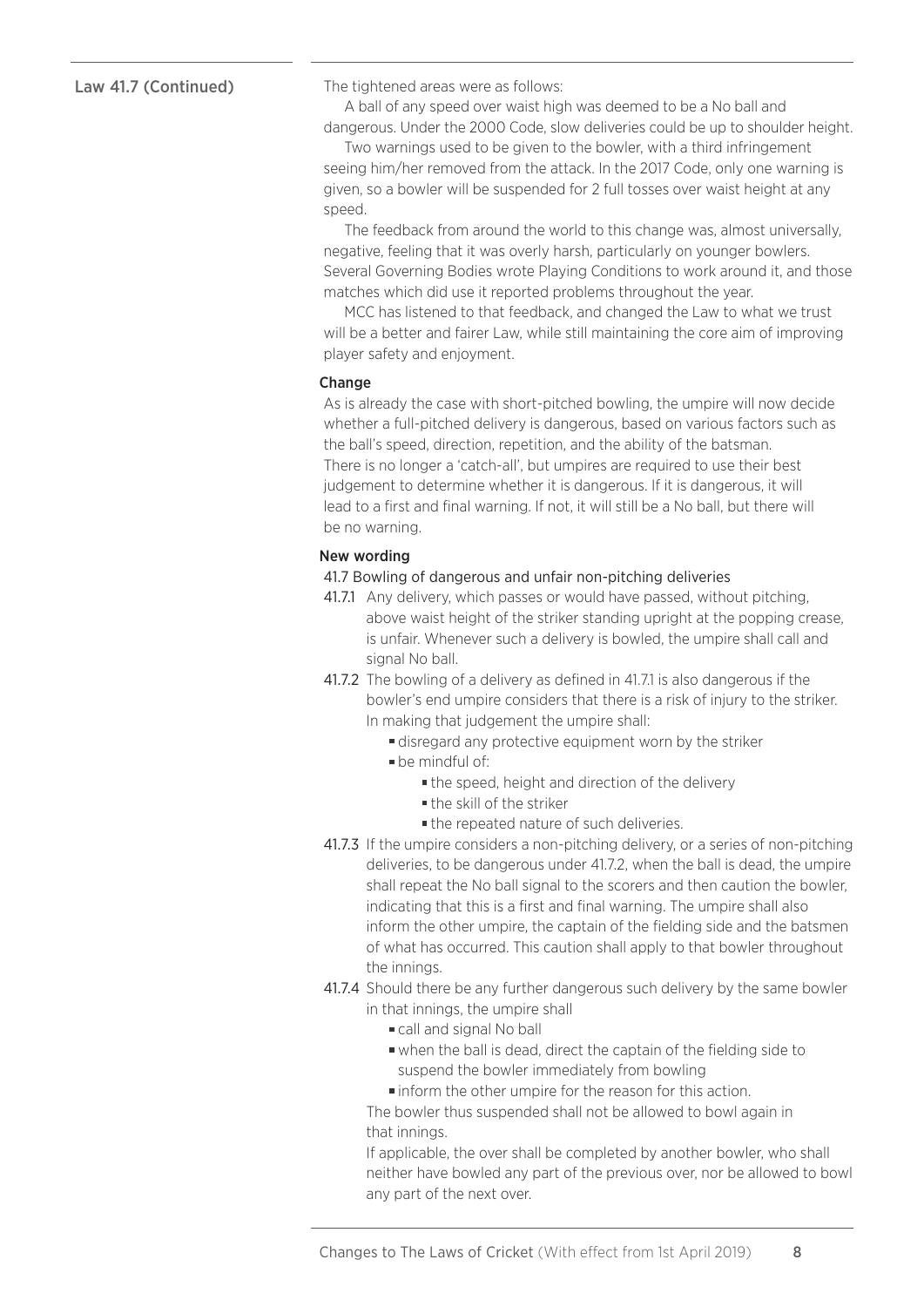# Law 41.7 (Continued)

Additionally, the umpire shall

report the occurrence to the batsmen and, as soon as practicable, to the captain of the batting side.

 The umpires together shall report the occurrence as soon as possible after the match to the Executive of the offending side and to any Governing Body responsible for the match, who shall take such action as is considered appropriate against the captain, any other individuals concerned and, if appropriate, the team.

- 41.7.5 The warning and action sequences in 41.7.3 and 41.7.4 are independent of those in  $416$ .
- 41.7.6 If the umpire considers that a bowler deliberately bowled a non-pitching delivery, deemed to be unfair as defined in 41.7.1, then the caution and warning in 41.7.3 shall be dispensed with. The umpire shall
	- immediately call and signal No ball.
	- when the ball is dead, direct the captain of the fielding side to suspend the bowler immediately from bowling and inform the other umpire for the reason for this action.

 The bowler thus suspended shall not be allowed to bowl again in that innings.

 If applicable, the over shall be completed by another bowler, who shall neither have bowled any part of the previous over, nor be allowed to bowl any part of the next over.

report the occurrence to the batsmen and, as soon as practicable, to the captain of the batting side.

 The umpires together shall report the occurrence as soon as possible after the match to the Executive of the offending side and to any Governing Body responsible for the match, who shall take such action as is considered appropriate against the captain, any other individuals concerned and, if appropriate, the team.

# Interpretation of the new Law

This is the most significant of the Law changes and so, in order to help players and umpires understand and enact this new Law, MCC has provided the following, detailed, guidance on it:

Every beamer is still to be considered unfair – non-pitching deliveries above waist height are not a part of the game and should always be called a No ball. Assuming a non-pitching delivery is accidental, the umpire has two matters to take into consideration:

First, the umpire must consider the height at which the ball would have passed the striker standing upright at the crease. The ball that is difficult to judge for height is one that is dropping as it reaches the striker. If the striker tries to play it well in front of the body, or has perhaps stepped down the pitch, it will be difficult to know how far it would have dropped by the time it reached the popping crease. An enquiring look from the bowler's end umpire to his/her colleague, answered by a pre-agreed signal from the striker's end umpire, can be extremely helpful. However, it should be noted that it is still for the bowler's end umpire to make the decision.

If the decision is taken that the delivery was above waist height, then it is a beamer and unfair. The umpire will call and signal No ball, whatever else he/she decides.

Then, the umpire must make his/her second decision, on whether the delivery is dangerous. This is not as straightforward as simply judging the pace and direction of the ball. Of course, faster deliveries are more likely to be dangerous, but there are many other considerations, not least the context of the delivery. For example, against a fast bowler, the batsman, anticipating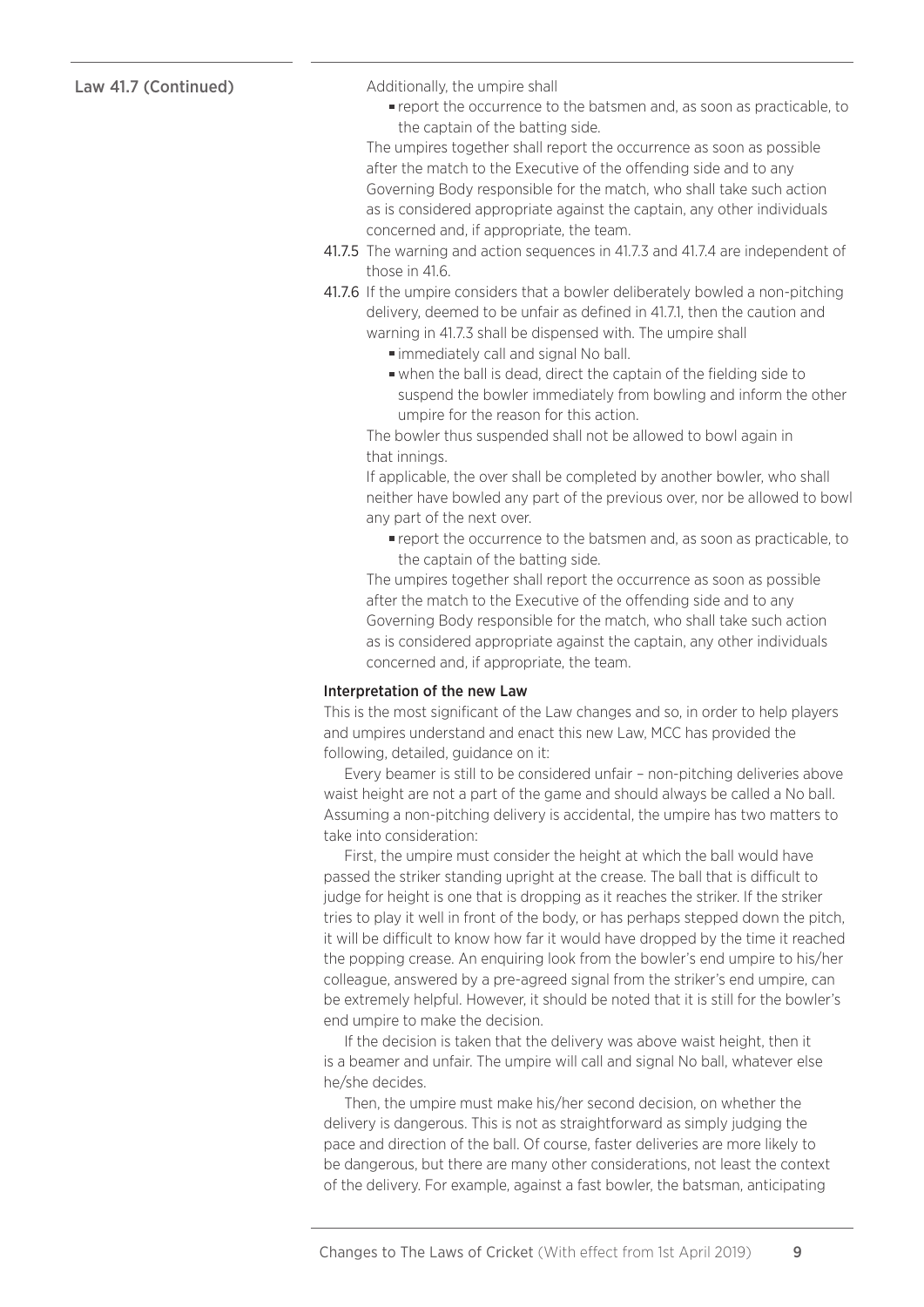# Law 41.7 (Continued)

quick, possibly short-pitched deliveries, will be expecting the ball to rise up off the pitch. An attempted slower-ball that loops out of the bowler's hand and hits the batsman on the head might be extremely dangerous, despite being slow, because it is so unexpected that the batsman does not 'pick it up' out of the hand. That same looping delivery, bowled by a spinner who is constantly flighting the ball, comes without the element of surprise and might not be dangerous.

Similarly, deliveries directed at the batsman are more likely to be dangerous than those which are wide of him/her, but this is not a hard and fast rule in determining danger. An umpire may very well consider that a fast bowler who bowls one ball fast, high and well wide of the batsman on the off side, followed by one that is fast, high and well wide of the batsman on the leg side, is becoming dangerous. The third such ball may be straight, and could be seriously dangerous to the batsman, and the bowler is clearly out of control. The second such ball might, therefore, be considered dangerous in the eyes of the umpire even if the first, in isolation, was not.

Another factor to be considered is repetition. As with short-pitched bowling, even a very skilful player might be worn down by a barrage of beamers. A batsman who is constantly swatting such deliveries for six should not be 'punished' with the removal of the wayward bowler, but once it is clear that, due to their repetition, the deliveries have become dangerous, the umpire should begin the warning process.

The first time that an umpire identifies any delivery as dangerous, a warning must be given. Once a bowler has been warned, the process continues against any batsman. If that bowler bowls a second dangerous beamer at any batsman, that is enough for them to be suspended from bowling for the rest of the innings.

Finally, if the umpire considers that a beamer was not an accident, but deliberately bowled, there is no warning. The captain must immediately remove the bowler from the attack, for the rest of the innings, at the direction of the umpire. This is a very serious offence and the umpires must decide if the bowling of such a delivery is a deliberate act. Context should also be helpful in determining that the delivery was deliberate. Such offences are thankfully very rare and unlikely to happen without some indication of trouble beforehand. If the umpires realise there is bad feeling in the match they should both watch and listen carefully for any signs of trouble and involve the captain of the relevant teams to prevent escalation to this level if at all possible.

Reporting of a bowler and the captain for any suspension will of course follow.

# Law 41.16

# Explanation

It has long been the position of MCC that, if a non-striker leaves his/her ground early, he/she is liable to be Run out. An extension of this has come to light principally on the back of TV replays, meaning that, if a bowler accidentally puts down the wicket with the ball held in his/her hand during the bowling action, and the non-striker is out of his/her ground, the non-striker would be dismissed if there is an appeal.

The previous wording referred to an 'attempt' to run out the non-striker, which some people do not feel allows for such accidental run-outs. This new change clarifies MCC's interpretation of the Law.

#### Change

Although there are some valid arguments for not allowing dismissals of this sort, MCC felt that it would be wrong to carve out an exception in these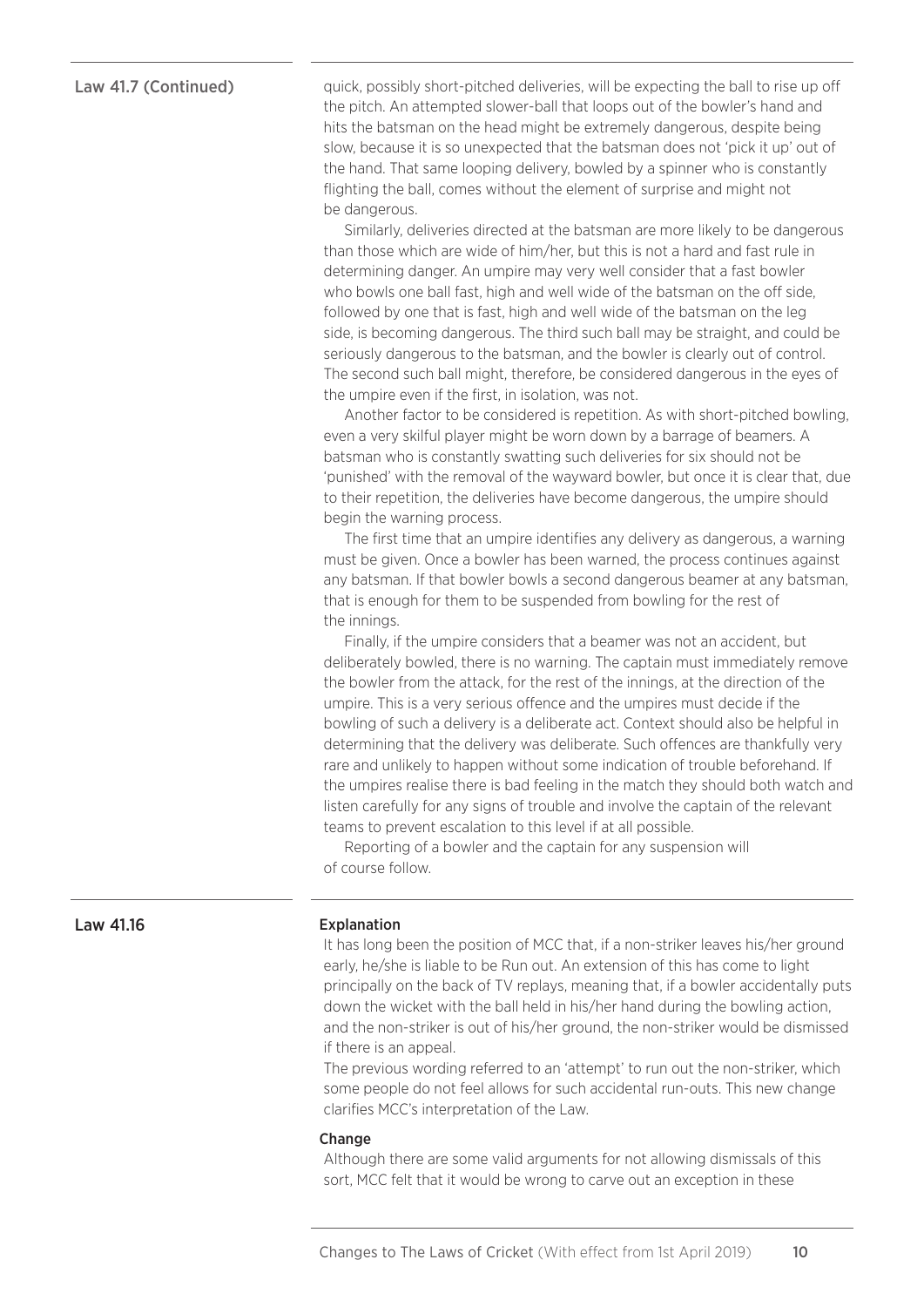# Law 41.16 (Continued)

circumstances for a fundamental principle that a batsman can be Run out if the wicket is put down when he/she is out of his/her ground. Furthermore, the Law emphasises the importance of the non-striker remaining in his/her ground until the ball is released, which is felt to be important. With TV now potentially ruling that a batsman has made his/her ground by millimetres, it seems wrong to allow them a head-start of sometimes several feet in setting off. So, the policy in the Law has not been changed but rather the outcome is being more strongly emphasised to avoid confusion.

It is worth stressing that giving a warning for such dismissals has often been seen as a convention but has never been part of the Laws. The fielding side has the option not to appeal, or to withdraw the appeal if they do not want to dismiss the batsman in this way.

# New wording

# 41.16 Non-striker leaving his/her ground early

- 41.16.1 If the non-striker is out of his/her ground at any time from the moment the ball comes into play until the instant when the bowler would normally have been expected to release the ball, the non-striker is liable to be Run out. In these circumstances, the non-striker will be out Run out if he/she is out of his/her ground when his/her wicket is put down by the bowler throwing the ball at the stumps or by the bowler's hand holding the ball, whether or not the ball is subsequently delivered.
- 41.16.2 If the ball is not delivered and there is an appeal,
	- the umpire shall make his/her decision on the Run out. If it is not out, he/she shall call and signal Dead ball as soon as possible.
	- the ball shall not count as one in the over.
- 41.16.3 If the ball is delivered and there is an appeal,
	- the umpire shall make his/her decision on the Run out.
	- if the non-striker is not dismissed, the ball remains in play and Law 21.6 (Bowler breaking wicket in delivering ball) shall apply.
	- if the non-striker is dismissed, the ball shall not count as one in the over.

# Explanation

As originally written, Law 42.1 did not allow for time to be added on if it was lost due to umpires intervening to deal with player behaviour. This meant that, potentially, a side could risk committing an offence under Law 42, knowing that the time taken out of the game to deal with it would work in their favour. It was felt that this was unfair, and should be rewritten.

# Change

As this interruption was the result of actions taken by players, it is now dealt with in the same way as under Law 16.3.3 (action which does not constitute a refusal to play). The actions in 16.3.3 were therefore added to the end of Law 42.1.

# New wording

42.1.5 For each Level 1 to 4,

- Playing time shall be counted as lost from the call of Time to the call of Play, excluding intervals (Law 11) and suspensions of play (Law 2.8).
- the time for close of play on that day shall be extended by this length of time.
- if applicable, no overs shall be deducted during the last hour of the match solely on account of this time.

Law 42.1

# Changes to The Laws of Cricket (With effect from 1st April 2019) 11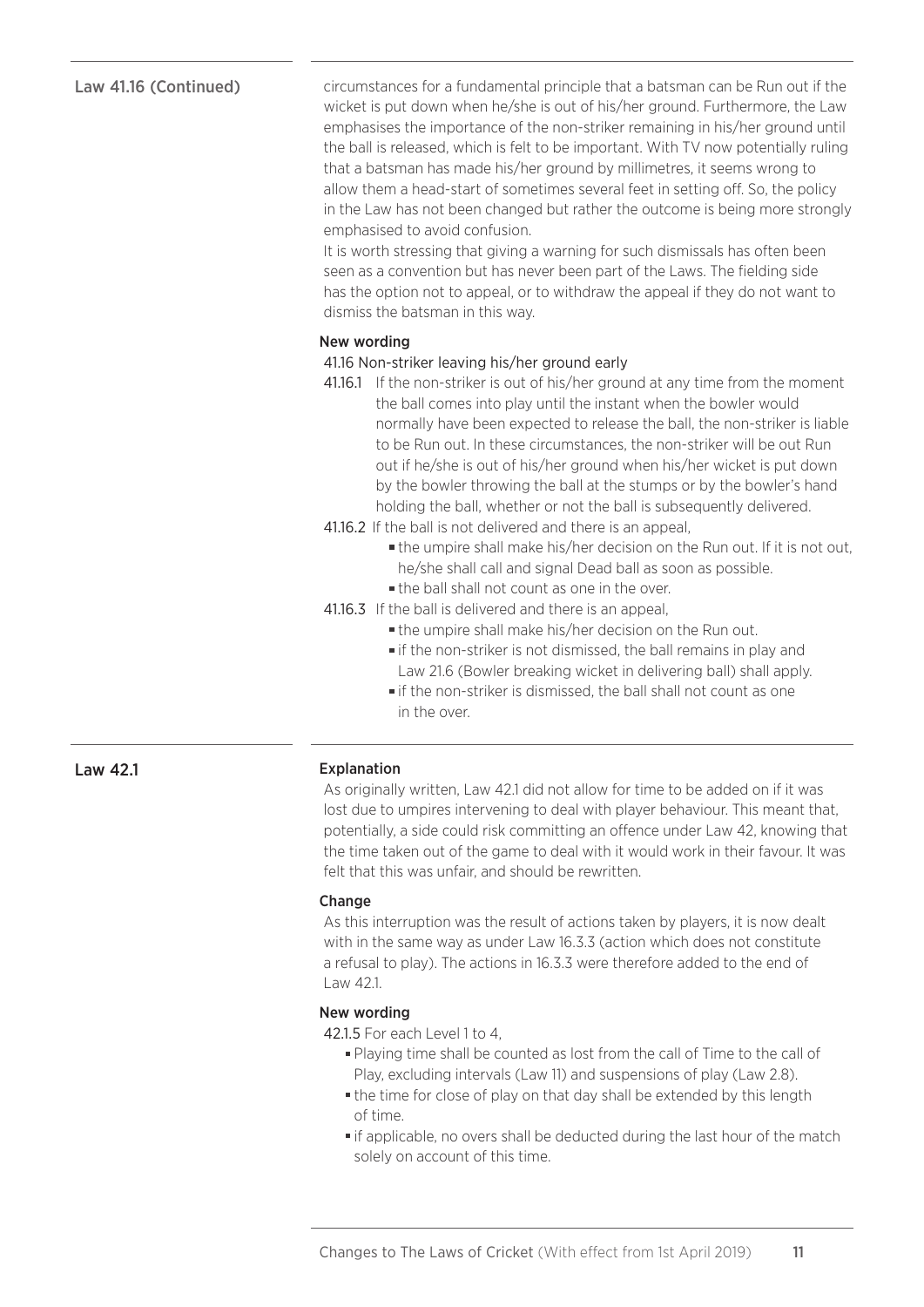# Law 42.4.2.3.2

#### Explanation

There was a lack of clarity over the suspension of a player for 10 overs in a match limited by time, as the clause explaining that this should not include any part-overs was only in the subsequent Law about limited-overs matches.

#### Change

It was noted that this should have applied to both Laws, and thus the final sentence of law 42.4.2.3.2 was inserted into Law 42.4.2.3.1

### New wording

- 42.4.2.3.1 In a match where the innings are not limited to a number of overs, the player shall be suspended from the field of play for 10 overs. Any balls remaining in the over in progress at the time of suspension shall not count towards the overs for which the player is suspended.
- 42.4.2.3.2 In a match where the innings are limited to a number of overs, the player shall be suspended for one fifth of the number of overs allocated to the current innings at its commencement. If, in calculating the length of the suspension, a part-over results, it shall be considered as a whole over. Any balls remaining in the over in progress at the time of suspension shall not count towards the overs for which the player is suspended.

# Explanation

If a batsman's runner is removed from the game under Level 4 of Law 42, the batsman for whom he/she is running was also, under the previous wording, removed for the rest of the game. The batting side are thus two players down because of the actions of one player (the runner, necessarily, being a second nominated player).

#### **Change**

It was decided that this was unfair, and that while both the batsman and runner would be removed from the ongoing innings, the batsman would be allowed to continue playing in any subsequent innings.

However, this will not be the case for a substitute, who is not a nominated player and is thus the embodiment of the player he/she is replacing when he/ she is on the field.

#### New wording

### 42.7 Additional points relating to Level 3 and Level 4 offences

- 42.7.1 If a player, while acting as wicket-keeper, commits a Level 3 or Level 4 offence, Law 24.1.2 (Substitute fielders) shall not apply, meaning that only a nominated player may act as wicket-keeper, even if another fielder becomes injured or ill and is replaced by a substitute.
- 42.7.2 A nominated player who has a substitute or has a runner will suffer a penalty for any Level 3 or Level 4 offence committed by that substitute or by that runner.
	- 42.7.2.1 When the offence is committed by a substitute, the nominated player and substitute will each suffer the penalty defined in 42.4.2.3 or in 42.5.2.3 as appropriate. Only the substitute will be reported as in 42.4.2.5 or 42.5.2.5.
	- 42.7.2.2 When the offence is committed by a runner, the batsman who has the runner and the runner will each suffer the penalty defined in 42.4.2.3 or in 42.5.2.3 as appropriate. The penalty for a Level 4 offence (42.5.2.3) will apply to the runner for the remainder of the match, but in only the current innings to the batsman for whom the runner acted.

Law 42.7